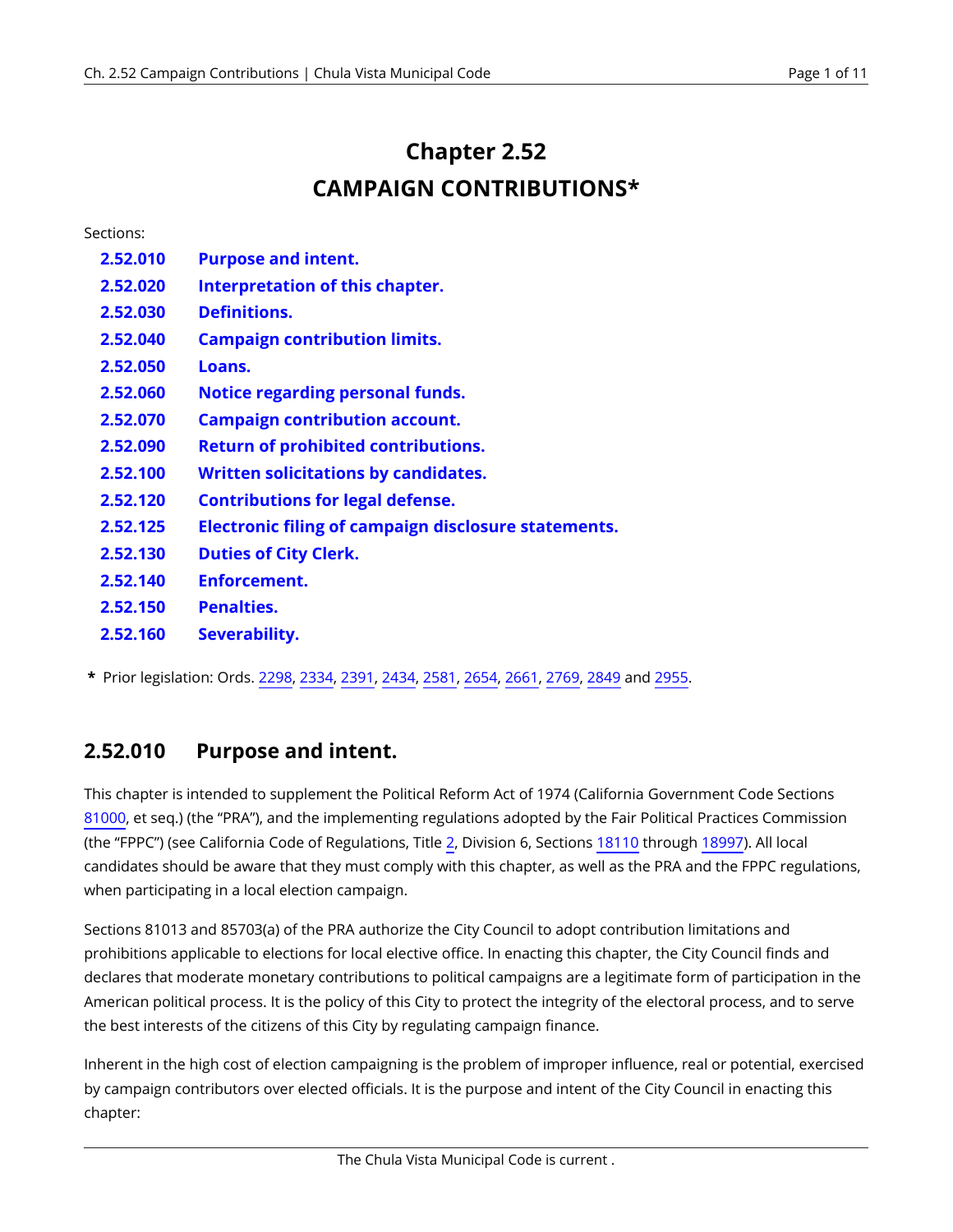A. To preserve an orderly political forum in which individuals may express themselves effectively;

B. To place realistic and enforceable limits on the amounts of money that may be contributed to political campaigns in City elections;

C. To prevent corruption and avoid the appearance of corruption by regulating campaign contributions to candidates for local elective office;

D. To provide full and fair enforcement of all the provisions of this chapter; and

E. To encourage candidate adherence to election regulations by making them easier to understand. (Ord. 3179 § 1, 2011; Ord. 3086 § 1, 2007).

#### <span id="page-1-0"></span>**2.52.020 Interpretation of this chapter.**

A. The terms and phrases in this chapter shall have the same definitions given to them in the PRA (see California Government Code Sections [82000](https://chulavista.municipal.codes/CA/GOV/82000) through [82054\)](https://chulavista.municipal.codes/CA/GOV/82054) and the FPPC regulations, unless otherwise specified in this chapter.

B. The terms of this chapter are applicable to any contribution made to a candidate or candidate-controlled committee whether used by the candidate to finance a current campaign or to pay debts incurred in prior campaigns.

C. Revisions to this chapter take effect on February 10, 2011, and are applicable to all contributions received by candidates seeking City elective office in any election which takes place after that date. (Ord. 3179 § 1, 2011; Ord. 3086 § 1, 2007).

#### <span id="page-1-1"></span>**2.52.030 Definitions.**

A. "Agent" means a person who acts on behalf or at the behest of any other person or accepts a contribution on behalf of a candidate. If an individual acting as an agent is also acting as an employee or member of a law, architectural, engineering or consulting firm, or a similar entity or corporation, both the entity or corporation and the individual are "agents."

B. "At the behest" means made under the control or at the direction of, in cooperation, consultation, coordination, or concert with, at the request or suggestion of, or with the express prior consent of.

C. "Campaign contribution account" is that account in which all contributions or loans made to the candidate shall be deposited as required by Government Code Section [85201](https://chulavista.municipal.codes/CA/GOV/85201).

D. "Campaign statement" means the campaign statement required by the PRA (see California Government Code Sections [84200](https://chulavista.municipal.codes/CA/GOV/84200), et seq.).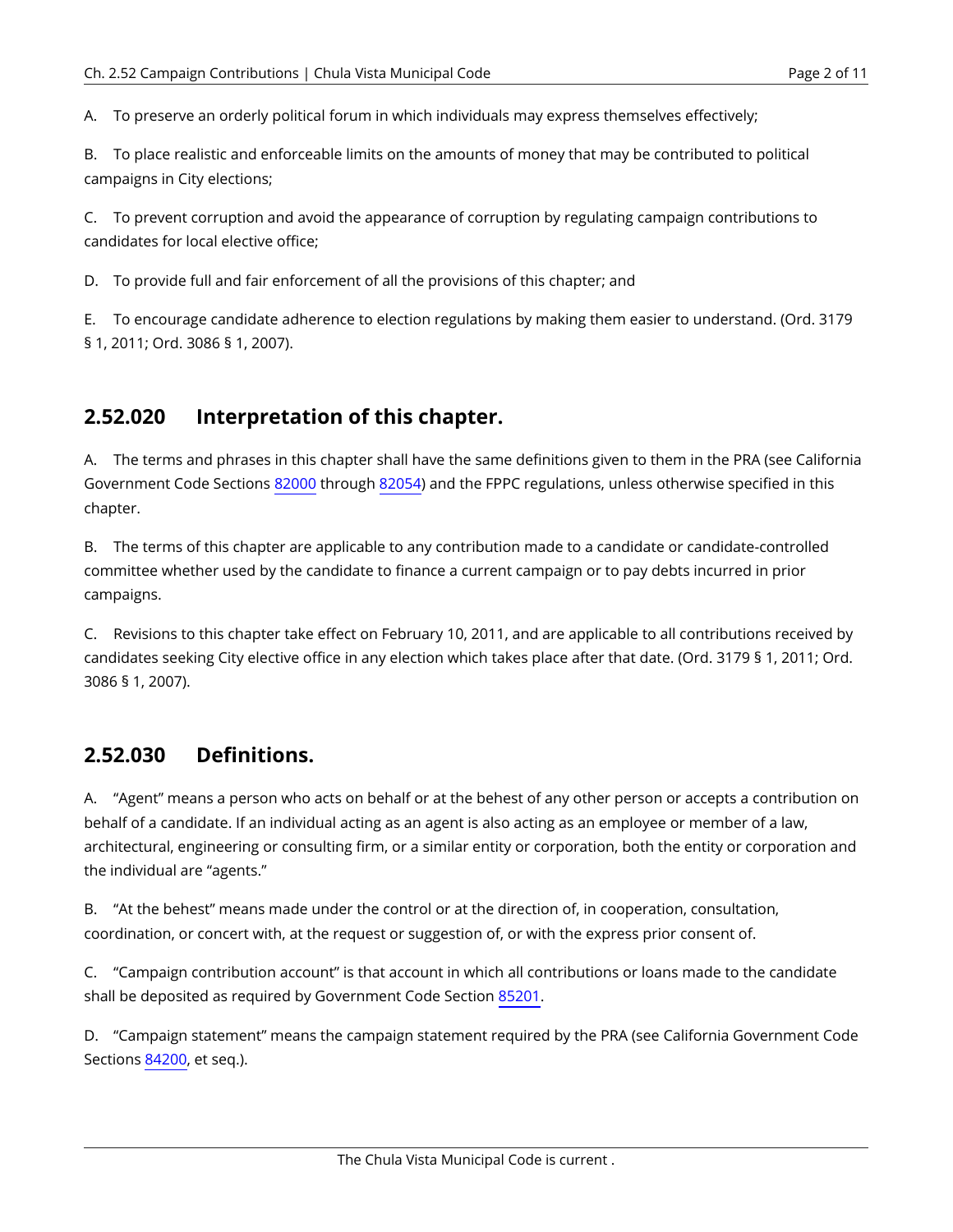E. "Candidate" means any individual seeking any City elective office, the candidate's campaign committee, committee(s) controlled by the candidate, and agents of the candidate.

F. "City elective office" means the offices held by the Mayor, members of the City Council, or the City Attorney. The "same City elective office," as that term is used in this chapter, means the specific seat held by the Mayor, as defined by Charter [Section 300\(C\)](https://chulavista.municipal.codes/Charter/Section%20300(C)); the specific seat held by the City Attorney; or, in the case of a City Council member, the specific City Council District seat numbered 1, 2, 3, or 4 held by the City Council member, or the numbered seat to which that City Council member or candidate for such office is reassigned as a result of redistricting. For example, if, during the redistricting process, the district lines are redrawn such that the residence of the City Council member representing and running for District 1 or a candidate running for District 1 becomes located within District 2, 3 or 4, the member's or candidate's District 1 seat, as the case may be, would be considered, for purposes of this chapter, the "same City elective office" as the District 2, 3 or 4 seat so re-assigned.

G. "Contribution" is defined in a manner identical with the definition found in Government Code Section [82015,](https://chulavista.municipal.codes/CA/GOV/82015) contained within the Political Reform Act, and any related provisions in the California Code of Regulations.

H. "Enforcement authority," under this chapter, means that special counsel appointed by the City Attorney pursuant to CVMC [2.52.140](#page-7-0).

I. "General election" is that election identified by Charter Section [900,](https://chulavista.municipal.codes/Charter/900) which is combined with the state primary election.

J. "Organization" means a proprietorship, labor union, firm, partnership, joint venture, syndicate, business, trust, company, corporation, association, or committee, including a political action committee. "Organization" does not include political party committees, as that term is defined in California Government Code Section [85205.](https://chulavista.municipal.codes/CA/GOV/85205)

K. "Person" means a natural individual.

L. "Political Reform Act" means the California Political Reform Act of 1974, as amended, found at Government Code Section [81000,](https://chulavista.municipal.codes/CA/GOV/81000) et seq., and includes regulations adopted by the Fair Political Practices Commission.

M. "Single election contest" means either a general or special election.

N. "Special election" is as defined in Charter Section [901](https://chulavista.municipal.codes/Charter/901). (Ord. 3506 § 1, 2021; Ord. 3179 § 1, 2011; Ord. 3086 § 1, 2007).

#### <span id="page-2-0"></span>**2.52.040 Campaign contribution limits.**

A. No person, other than a candidate, shall make a contribution in excess of \$360.00 to a candidate for a single election contest. No candidate shall solicit or accept a contribution in excess of \$360.00 from a person for a single election contest. A candidate may receive up to \$360.00 from a person in each of the general and special elections. The contribution limit in this subsection shall be adjusted biannually pursuant to subsection [\(D\)](#page-3-0) of this section.

B. No political party committee, as that term is defined in California Government Code Section 85205, shall make a contribution in excess of \$1,240 to a candidate for a single election contest. No candidate shall solicit or accept a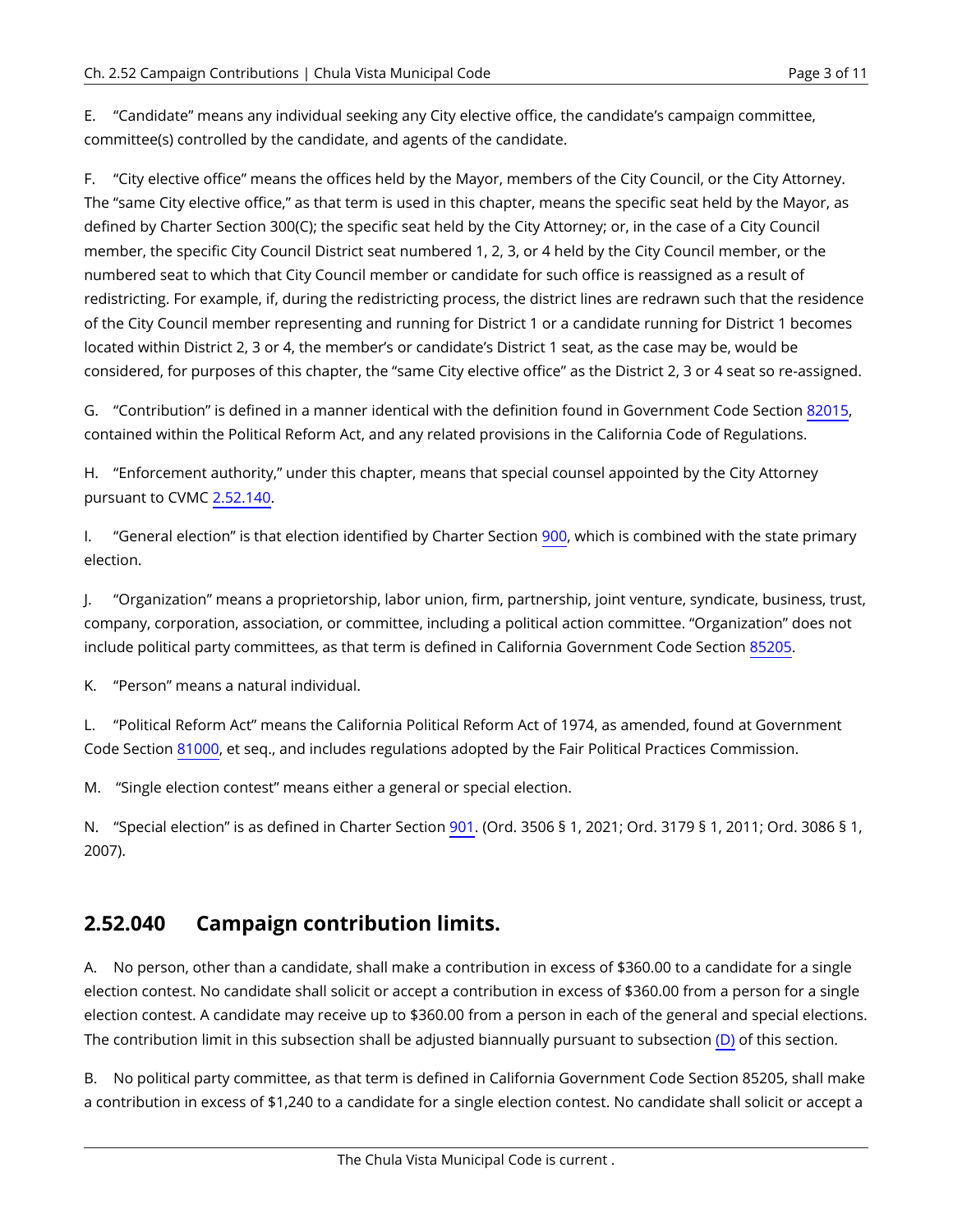contribution in excess of \$1,240 from a political party committee for a single election contest. A candidate may receive up to \$1,240 from a political party committee in each of the general and special elections. The contribution limit in this subsection shall be adjusted biannually pursuant to subsection [\(D\)](#page-3-0) of this section.

C. No organization shall make a contribution to any candidate or candidate-controlled campaign committee. This chapter shall not apply to contributions made to a committee that is organized solely for the purpose of supporting or opposing the qualification for the ballot or adoption of one or more City measures. All contributions made by a person whose contribution activity is financed, maintained or controlled by an organization or any other person shall be deemed to be made by that organization or other person. If the contribution is deemed made by an organization, it is prohibited.

<span id="page-3-0"></span>D. The contribution limits set forth in this section shall be adjusted every odd-numbered year, starting in 2013. The City Clerk shall adjust the contribution limits to reflect any changes in the Consumer Price Index for the San Diego area for the two-year period ending on December 31st of the previous year. Adjustments shall be rounded to the nearest \$10.00. The City Clerk shall publish a public notice of any adjustments by March 1st of each oddnumbered year, or as soon after as practicable, following the Bureau of Labor Statistics' release of the applicable Consumer Price Index data. The adjustments shall go into effect as soon as the public notice is published but shall apply only to elections held in subsequent years. The adjustments shall not be construed to raise the contribution limits applicable to past elections or to special elections held in the same year that the limits are adjusted.

<span id="page-3-1"></span>E. No person shall make a contribution to any candidate and no such candidate shall accept from any person such a contribution sooner than 11 months preceding a single election contest.

F. A contribution for an election may be accepted by a candidate after the date of the election only to the extent that the contribution does not exceed net debts outstanding from the election, and the contribution does not otherwise exceed the applicable contribution limit for that election.

G. A candidate may not solicit or accept contributions for a special election prior to the holding of the general election for that office.

H. A candidate may carry over contributions raised in connection with one election for City elective office to pay campaign expenditures incurred in connection with a subsequent election for the same City elective office. If, as a result of redistricting, a candidate's residence is assigned to a different district, the candidate may carry over contributions raised prior to City Council approval of the new district map to pay expenditures in connection with campaigning for election to the newly assigned district seat; provided, however, if the election for the newly assigned district seat will be held at the subsequent election cycle, the candidate choosing to carry over contributions raised to fund campaign activities for such subsequent election must discontinue any and all fundraising activities immediately upon City Council approval of the new district map creating re-assignment until fundraising for such subsequent election contest is authorized as provided in subsection [\(E\)](#page-3-1) of this section.

I. The contribution limitations of this section are not limitations on expenditures and shall not be construed to limit the expenditures by any candidate, person or committee. (Ord. 3506 § 1, 2021; Ord. 3499 § 1, 2021; Ord. 3452 § 1, 2019; Ord. 3399 § 1, 2017; Ord. 3340 § 1, 2015; Ord. 3276 § 1, 2013; Ord. 3262 § 1, 2013; Ord. 3179 § 1, 2011; Ord. 3086 § 1, 2007).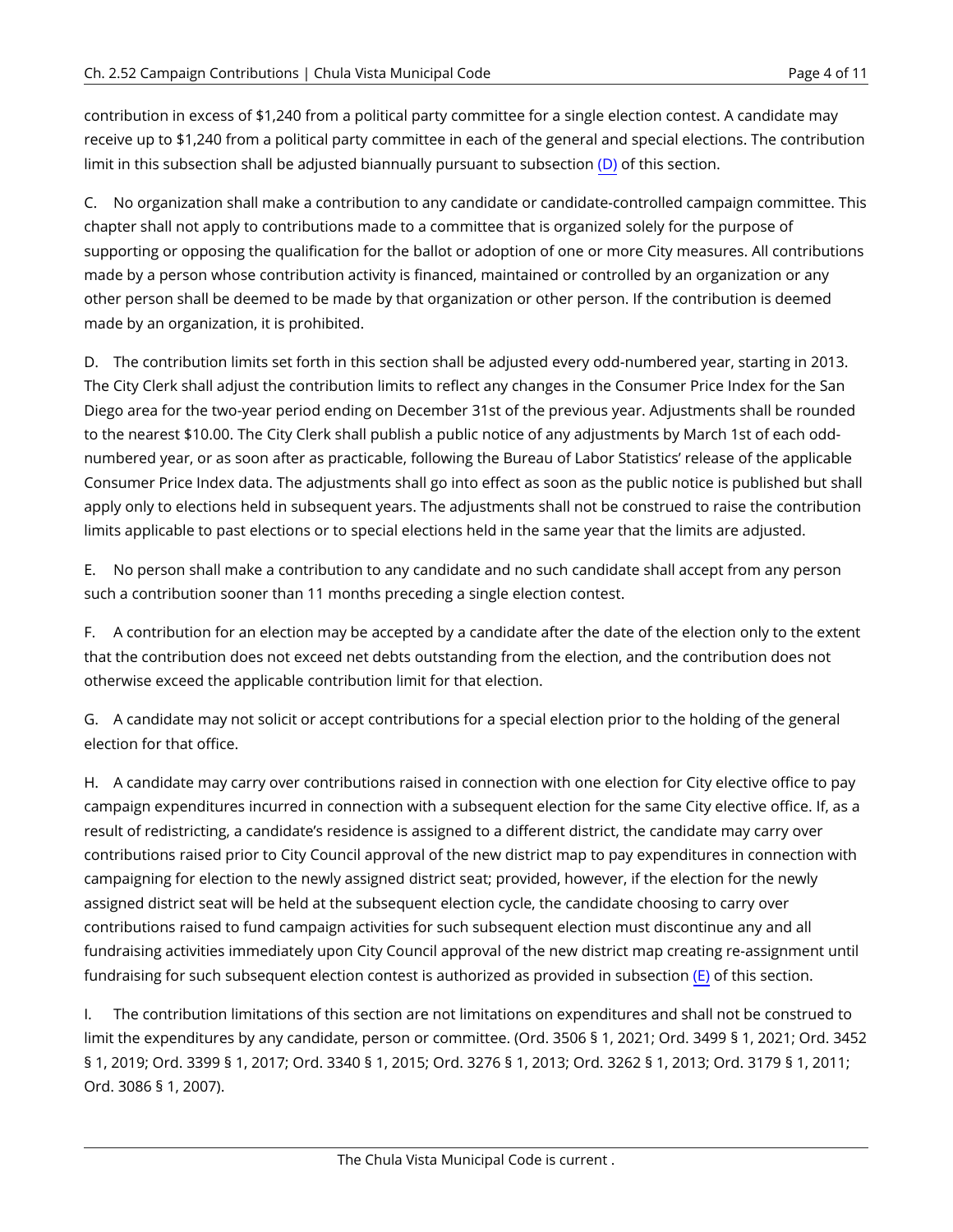#### <span id="page-4-0"></span>**2.52.050 Loans.**

A. A candidate shall not personally loan to his or her campaign funds, with the intent to receive repayment of those funds, an aggregate amount in excess of \$5,000 for a single election contest.

B. A loan or extension of credit shall be considered a contribution from the maker of the loan or extender of credit and shall be subject to the contribution limit of \$360.00 per person, pursuant to CVMC [2.52.040](#page-2-0). The \$360.00 contribution limit does not apply to loans made to a candidate for the purpose of a campaign by himself or herself or by a commercial lending institution in the lender's regular course of business on terms available to members of the general public for which the candidate is personally liable. (Ord. 3499 § 1, 2021; Ord. 3452 § 1, 2019; Ord. 3399 § 1, 2017; Ord. 3340 § 1, 2015; Ord. 3179 § 1, 2011; Ord. 3086 § 1, 2007).

## <span id="page-4-1"></span>**2.52.060 Notice regarding personal funds.**

If a candidate spends or contributes personal funds of more than \$5,000 aggregate, in connection with a campaign for a single election contest, a candidate shall do all of the following:

A. Prior to spending or contributing the personal funds, the candidate shall provide written notice of the candidate's intent to spend or contribute more than \$5,000 of personal funds to the City Clerk and all opponent candidates. The notice shall be delivered personally or sent by registered mail to the last known address of the opponent candidates as shown in the records of the City Clerk and shall specify the amount of personal funds intended to be expended or contributed. The notice shall also provide the date the personal funds shall be deposited into the candidate's campaign contribution account, as required by CVMC [2.52.070.](#page-4-2) Separate notice is also required for every separate deposit of personal funds of any amount that is a contribution from a candidate to his or her campaign once the candidate has spent or contributed more than \$5,000 in personal funds in connection with the campaign for a single election contest.

B. The required notice shall be given no later than 21 days prior to the election, unless the expenditure or contribution occurs during the 21 days preceding the election, in which case the required notice shall be provided 24 hours prior to deposit into the candidate's campaign contribution account. (Ord. 3179 § 1, 2011; Ord. 3086 § 1, 2007).

## <span id="page-4-2"></span>**2.52.070 Campaign contribution account.**

The campaign contribution account required by Government Code Section [85201\(a\)](https://chulavista.municipal.codes/CA/GOV/85201(a)) shall be established at a financial institution located in San Diego County. (Ord. 3179 § 1, 2011; Ord. 3086 § 1, 2007).

## <span id="page-4-3"></span>**2.52.090 Return of prohibited contributions.**

If a contribution is tendered and would be in violation of this chapter, it shall be returned by the candidate to the contributor within 60 days of receipt by the candidate. (Ord. 3179 § 1, 2011; Ord. 3086 § 1, 2007).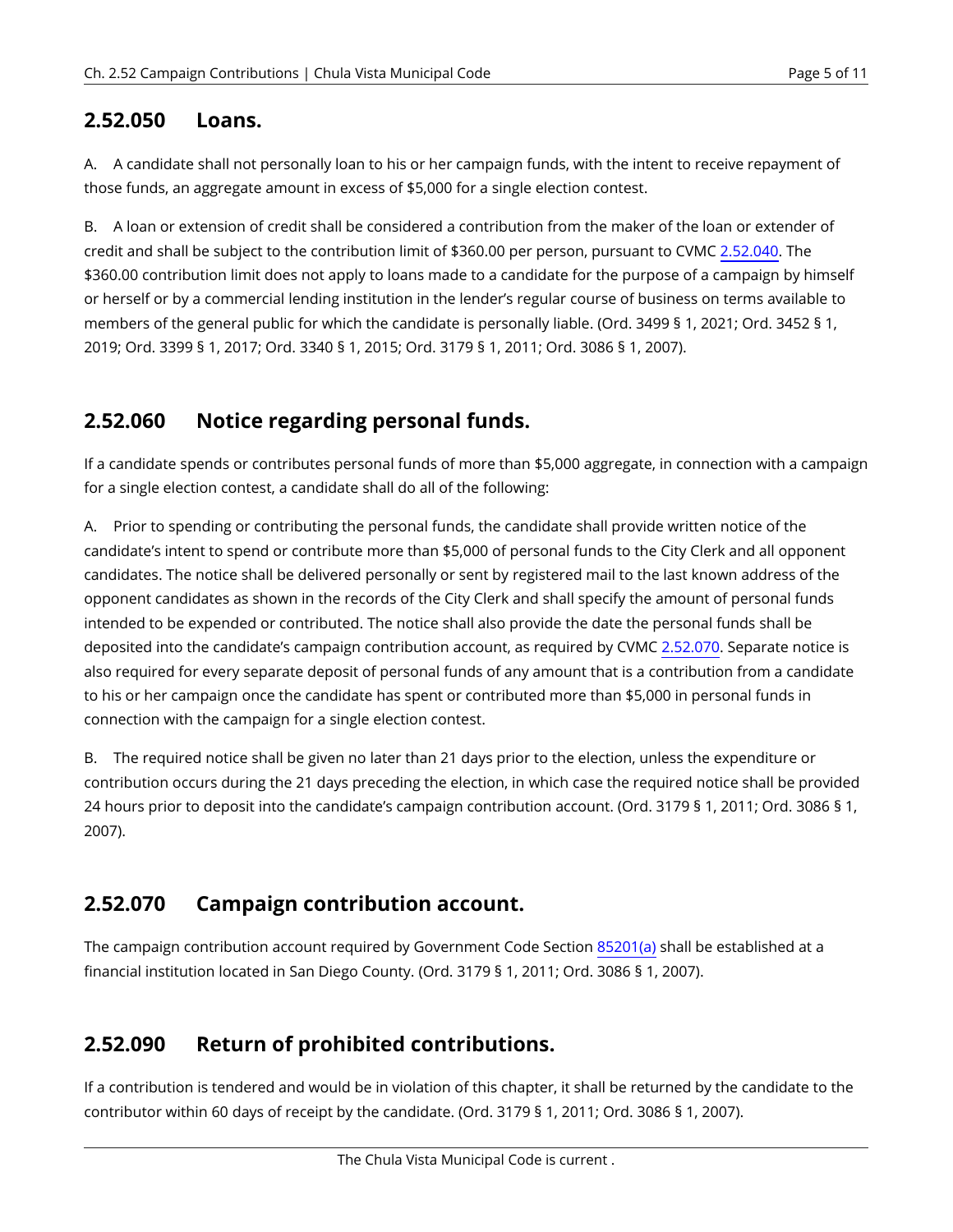#### <span id="page-5-0"></span>**2.52.100 Written solicitations by candidates.**

Any candidate making a written solicitation for a contribution for his or her campaign for City elective office shall include the following written notice in no less than six-point type on each such solicitation:

#### NOTICE

The City of Chula Vista Municipal Code limits contributions to campaigns for City elective office to three hundred sixty dollars per person.\*

During any campaign cycle where redistricting is pending City Council candidate materials soliciting campaign funds shall also contain the following statement:

City campaign rules allow this candidate to transfer funds to a different Council district election contest, or carry over funds to a future Council election contest, in the event redistricting results in the reassignment of such candidate to a different Council District seat.

**\*** The dollar amount to be included in this notice shall be amended biannually to reflect any CPI adjustment to the contribution limit made pursuant to CVMC [2.52.040\(D\)](#page-3-0).

(Ord. 3506 § 1, 2021; Ord. 3499 § 1, 2021; Ord. 3452 § 1, 2019; Ord. 3399 § 1, 2017; Ord. 3340 § 1, 2015; Ord. 3179 § 1, 2011; Ord. 3086 § 1, 2007).

## <span id="page-5-1"></span>**2.52.120 Contributions for legal defense.**

Notwithstanding anything contained herein to the contrary, a payment to or for the benefit of a Councilmember, Mayor, or candidate made and used for the express purpose of offsetting costs already incurred by that Councilmember, Mayor, or candidate in the defense of a criminal or administrative prosecutorial action against said Councilmember, Mayor, or candidate and not made or used for the purpose of aiding in the election of said Councilmember, Mayor, or candidate, and not made within (before or after) 100 days of an election in which the Councilmember, Mayor, or candidate is competing for a seat or office, shall not be deemed to be a contribution for the purposes of this chapter. (Ord. 3179 § 1, 2011; Ord. 3086 § 1, 2007).

## <span id="page-5-2"></span>**2.52.125 Electronic filing of campaign disclosure statements.**

#### A. *General.*

1. Any elected officer, candidate, committee, or other person required to file statements, reports or other documents ("statements") as required by Chapter 4 of the Political Reform Act (California Government Code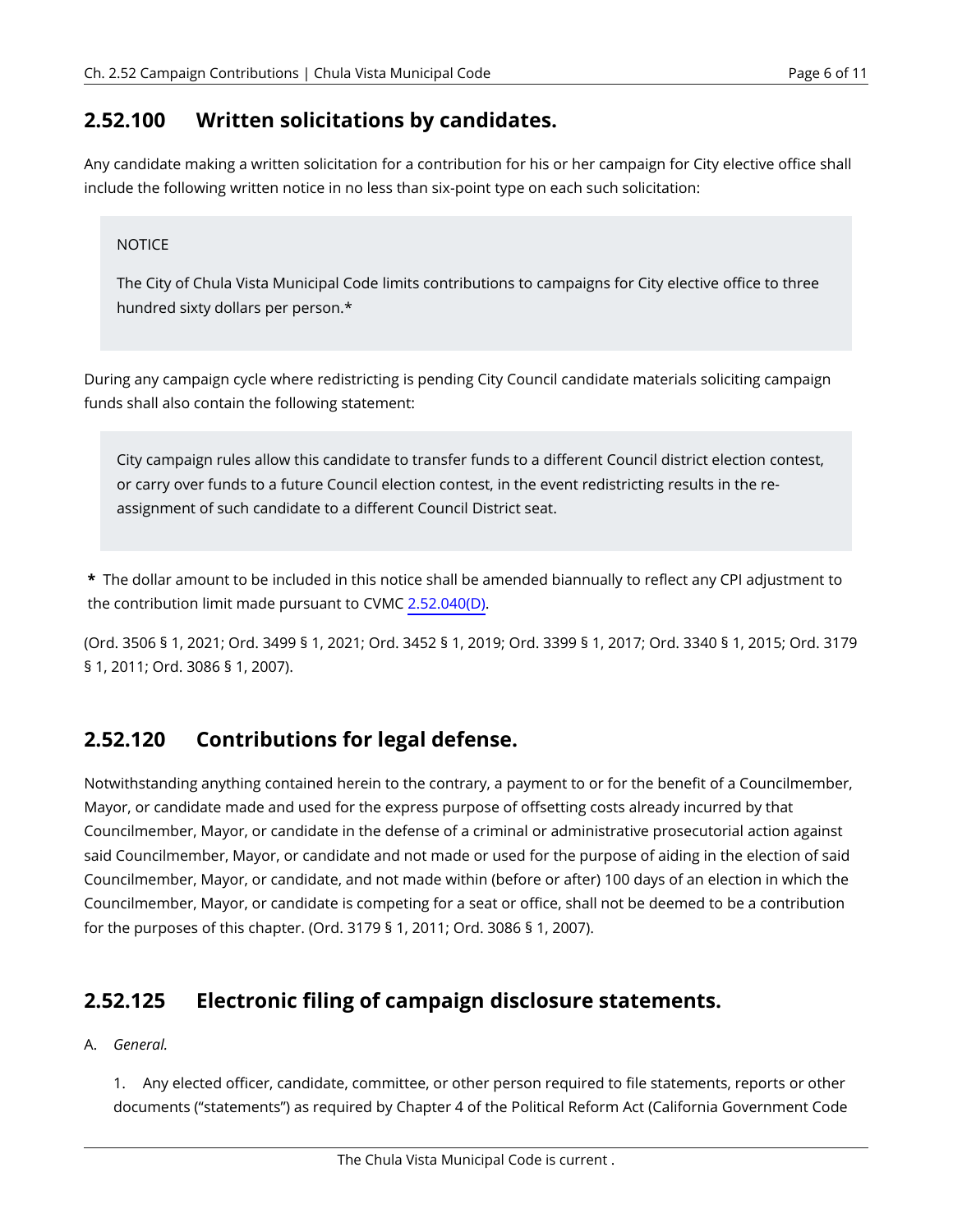Section [84100](https://chulavista.municipal.codes/CA/GOV/84100) et seq.) ("filers") may file such statements using the City Clerk's online system according to procedures established by the City Clerk (the "procedures"). This online filing requirement shall become mandatory beginning July 1, 2017.

2. The City Clerk shall have the authority to establish and amend the procedures, as necessary, to accomplish the following:

a. Ensure that the online system complies with the requirements set forth in Section [84615](https://chulavista.municipal.codes/CA/GOV/84615) of the Government Code, as may be amended from time to time;

b. Meet the purpose and intent of this section and comply with other applicable law;

c. Ensure the integrity of the data transmitted and include safeguards against efforts to tamper with, manipulate, alter, or subvert the data.

3. Online filings made under this chapter will only be accepted if made in the standardized record format that is developed by the California Secretary of State pursuant to Section [84602\(a\)\(2\)](https://chulavista.municipal.codes/CA/GOV/84602(a)(2)) of the California Government Code, as may be amended from time to time, and that is compatible with the Secretary of State's system for receiving an online or electronic filing.

#### B. *Procedures for Utilizing Online Filing.*

1. During the period commencing with the effective date of the ordinance codified in this section and ending June 30, 2017, filers may choose to opt in to the electronic filing system by electronically filing a statement that is required to be filed with the City Clerk pursuant to Chapter 4 of the Political Reform Act. Once a filer has opted in, all subsequent statements by that filer shall be filed electronically. A filer may opt out of the electronic filing system by filing an original statement in paper format with the City Clerk. Once a filer has opted out, the filer shall file all original statements in paper format with the City Clerk. From and after July 1, 2017, electronic filing is mandatory for all filers, unless the filer is exempt under California Government Code Section [84615,](https://chulavista.municipal.codes/CA/GOV/84615) as may be amended from time to time. A filer so exempt may continue to opt in or opt out as described in this section.

2. Any filer who has electronically filed a statement using the City Clerk's online system is not required to file a copy of that document in paper format with the City Clerk. (Ord. 3355 § 1, 2015).

#### <span id="page-6-0"></span>**2.52.130 Duties of City Clerk.**

In addition to other duties required of the City Clerk under the terms of this chapter and the City Charter, the Clerk shall:

A. Supply appropriate forms and manuals prescribed by the California Fair Political Practices Commission. These forms and manuals shall be furnished to all candidates and committees, and to all other persons required to report.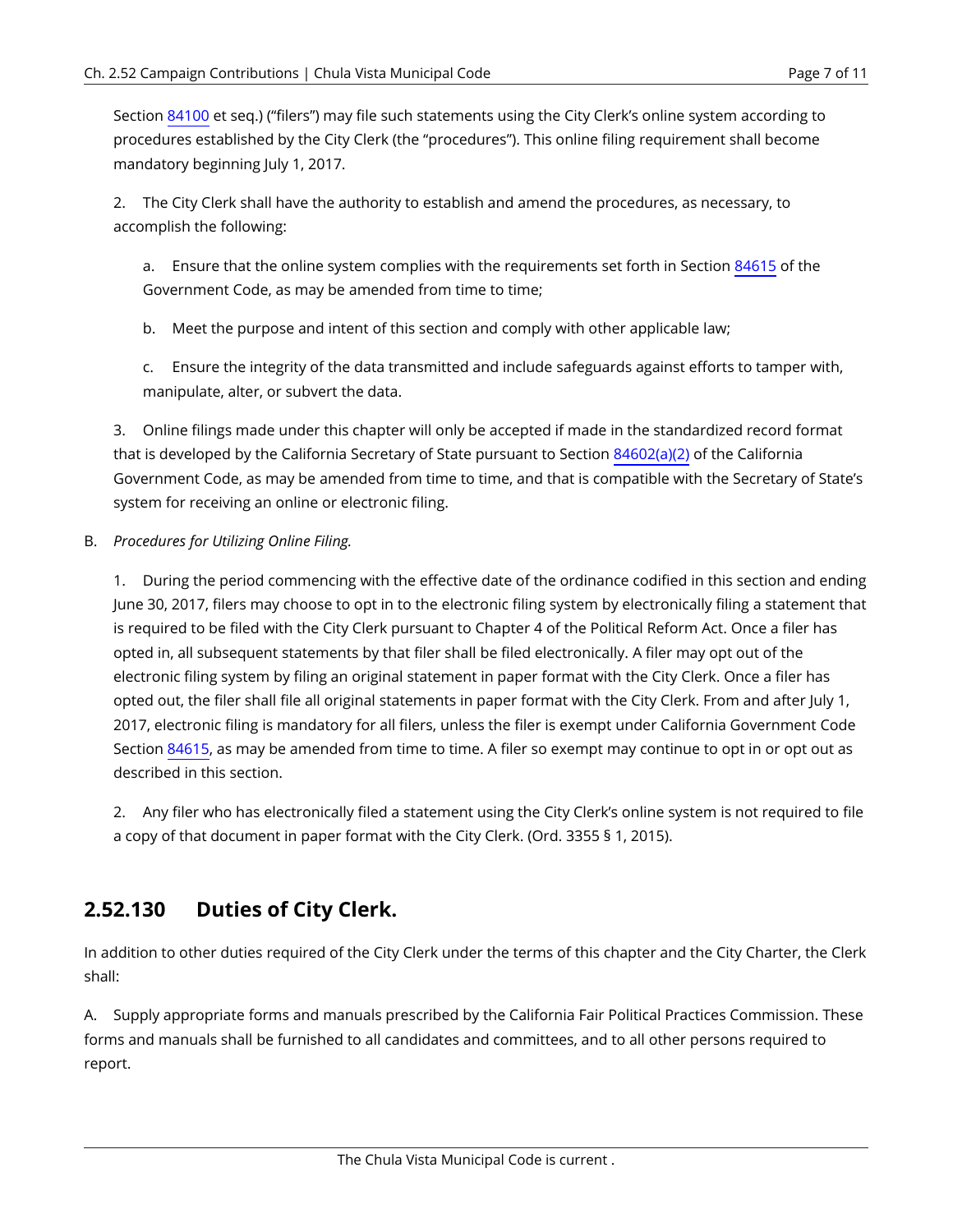B. Determine whether required documents have been filed and, if so, whether they conform on their face with the requirements of state law.

C. Notify promptly all persons and known committees who have failed to file a document in the form and at the time required by state law.

D. Report alleged violations of this chapter filed pursuant to CVMC [2.52.140\(E\)](#page-7-1) and applicable state law to the enforcement authority.

E. Compile and maintain a current list of all statements or parts of statements filed with the City Clerk's office pertaining to each candidate and each measure.

F. Cooperate with the enforcement authority in the performance of the duties of the enforcement authority as prescribed in this chapter and applicable state laws. (Ord. 3179 § 1, 2011; Ord. 3086 § 1, 2007).

#### <span id="page-7-0"></span>**2.52.140 Enforcement.**

A. The City Attorney shall not act as the enforcement authority as to alleged violations of this chapter, but shall defend the constitutionality and legality of this chapter in any civil proceeding in which the City or the City Council is a party.

B. The enforcement authority, as defined by this chapter, or the District Attorney shall investigate or prosecute alleged violations of this chapter.

C. The Board of Ethics shall solicit proposals from attorneys in accordance with Section [503](https://chulavista.municipal.codes/Charter/503) of the City Charter and Chapter [2.56](https://chulavista.municipal.codes/CVMC/2.56) CVMC to act as the enforcement authority 11 months prior to a general election.

D. The Board of Ethics shall appoint a panel of no less than three attorneys to act as the enforcement authority. These attorneys shall be compensated by the City for work performed pursuant to this chapter. Should the appointment of additional special counsel become necessary or appropriate, the Board of Ethics shall appoint such additional special counsel as may be required. A single member of the special counsel panel will be assigned to each case. Assignments will be made on a rotating basis.

<span id="page-7-1"></span>E. Complaints of violations of this chapter shall be: in writing; sworn under penalty of perjury by the complainant, who shall be a resident of the City; accompanied by proof that the complainant is a resident of the City; and submitted to the City Clerk. The complaint shall state a full recitation of all facts that are alleged to constitute a violation of this chapter. If a complaint does not comply with these requirements, the City Clerk shall return the complaint to the complainant, with an explanation as to why it is insufficient for filing.

F. The City Clerk shall forward the complaint to the enforcement authority within five working days of receipt for a probable cause determination. If no probable cause is determined to exist, the complaint shall be dismissed summarily and interested parties shall be notified of the dismissal in writing. The enforcement authority shall make a probable cause determination within 30 calendar days of receiving the complaint.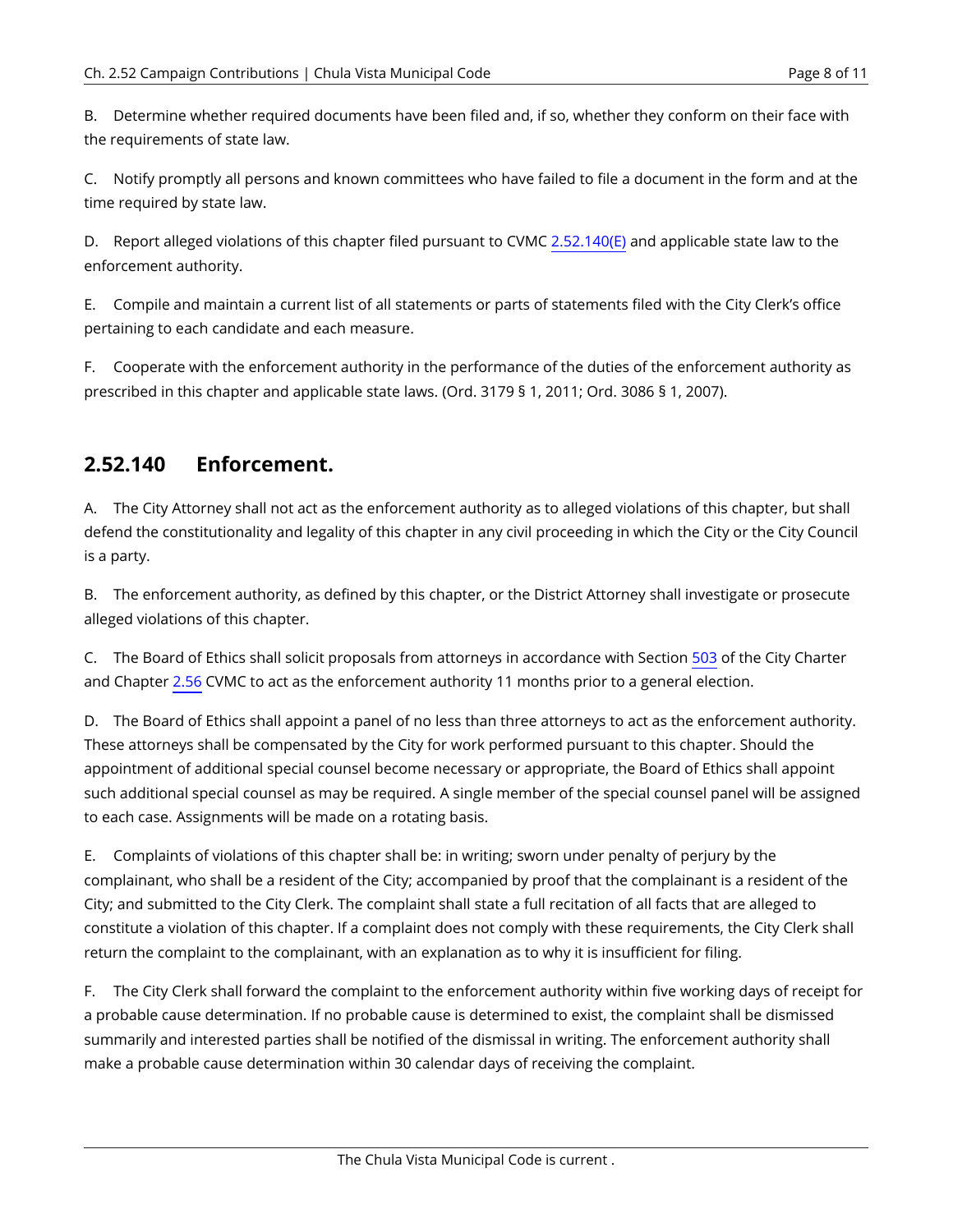<span id="page-8-0"></span>G. If probable cause is determined to exist, the enforcement authority shall notify the City Attorney. If the enforcement authority determines that probable cause exists to find that there was a knowing or willful violation of this chapter, the City Attorney shall forward the complaint to the District Attorney for further handling. If the enforcement authority determines that probable cause exists to find that there was a negligent violation of this chapter, the City Attorney shall forward the complaint to the special counsel who is next in the rotation of panel counsel to act as the enforcement authority and take further investigatory and procedural steps necessary to resolve the matter. However, if the City Attorney is the subject of the complaint, the duties of the City Attorney under this section shall be handled by the City Clerk.

H. Violations of this chapter that are forwarded to the District Attorney for handling shall not be subject to further action by the enforcement authority. Violations of this chapter that are not forwarded to the District Attorney for handling but, rather, are forwarded to the next panel counsel for further investigation pursuant to subsection  $(G)$  of this section may be pursued by the enforcement authority either through a civil or administrative action. The enforcement authority may also commence and prosecute any necessary administrative proceedings or civil litigation to compel compliance with this chapter. No enforcement of prosecution or action by the enforcement authority shall be subject to the review or control of the City Attorney or City Council.

I. The special counsel, serving as the enforcement authority, may investigate and may institute legal action to prevent further violations. If the allegation contained in the complaint is also a violation of state law, the special counsel shall not investigate but, rather, shall forward the complaint to the Fair Political Practices Commission, or other appropriate state agency.

J. Criminal prosecution for violations of this chapter must be commenced within one year after the date on which the violation occurred.

K. Civil prosecution for violation of this chapter must be commenced within four years after the date on which the violation occurred. No administrative action alleging a violation of any of the provisions of this chapter shall be commenced more than four years after the date on which the violation occurred. If the person alleged to have violated a provision of this chapter engages in the fraudulent concealment of his or her acts or identity, the four-year period for civil and administrative actions shall be tolled for the period of concealment. For purposes of this subdivision, "fraudulent concealment" means the person knows of material facts related to his or her duties under this chapter and knowingly conceals them in performing or omitting to perform those duties, for the purpose of defrauding the public of information to which it is entitled under this title.

L. Special counsel, serving as the enforcement authority, shall be immune to liability for enforcement of this chapter.

M. If the enforcement authority or District Attorney determines that no violation occurred, the enforcement authority shall review the complaint and, if necessary, conduct further investigation to determine if there is probable cause to find that the complainant committed perjury. If such probable cause exists, the enforcement authority shall forward the complaint to the District Attorney for prosecution for perjury. (Ord. 3179 § 1, 2011; Ord. 3086 § 1, 2007).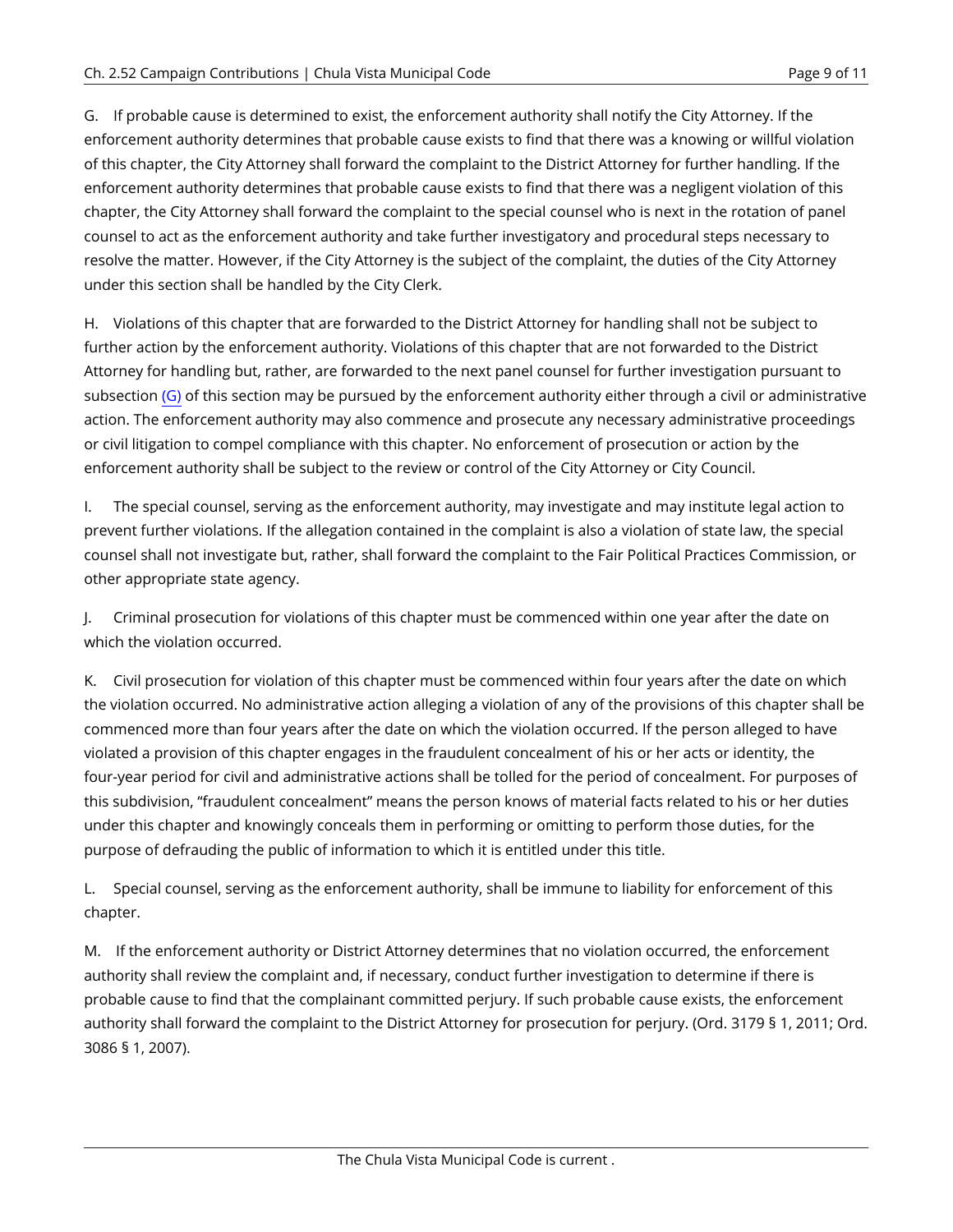#### <span id="page-9-0"></span>**2.52.150 Penalties.**

A. Any person who knowingly or willfully violates any provision of this chapter; who knowingly or willfully causes, solicits, advises, or participates with any other person to violate any provision of this chapter; or who knowingly or willfully aids and abets any other person in the violation of this chapter shall be guilty of a misdemeanor.

B. 1. Any person who negligently violates any provision of this chapter shall be liable in a civil or administrative action brought by the enforcement authority for an amount not more than \$500.00 per violation, and shall be required to correct the violation.

2. Any person who intentionally violates any provision of this chapter, causes any other person to violate any provision of this chapter, or intentionally files a false complaint under this chapter shall be liable in a civil administrative action brought by the enforcement authority for a maximum of \$1,000 per violation, or per false complaint filed.

3. Any amounts paid pursuant to this section shall be used to offset the costs of enforcing this chapter.

4. If it is determined by the District Attorney that the complainant committed perjury in filing the complaint, the complainant may be liable, in addition to any criminal penalties, for damages in the amount of fees, costs and other amounts suffered or incurred as a result of, or arising out of the filing of, such complaint.

C. This section shall apply only to persons who have filing or reporting obligations under this chapter or the Political Reform Act, or who are compensated for services involving the planning, organization, or directing of any activity regulated or required by this chapter or the Political Reform Act, or anyone who is determined by the District Attorney to have committed perjury in filing a complaint under this chapter.

D. Whether or not a violation is inadvertent, negligent, or deliberate, and the presence or absence of good faith, shall be considered in applying the remedies and sanctions of this chapter. Further, in determining the amount of civil liability, the court may take into account the seriousness of the violation and the degree of culpability of the defendant. If a judgment is entered, the funds recovered shall be deposited into the City's general fund. (Ord. 3179 § 1, 2011; Ord. 3086 § 1, 2007).

## <span id="page-9-1"></span>**2.52.160 Severability.**

If any provision of this chapter, or the application of any such provision to any person or circumstances, shall be held invalid, the remainder of this chapter to the extent it can be given effect, or the application of those provisions to persons or circumstances other than those as to which it is held invalid, shall not be affected thereby, and to this end the provisions of this chapter are severable. (Ord. 3179 § 1, 2011; Ord. 3086 § 1, 2007).